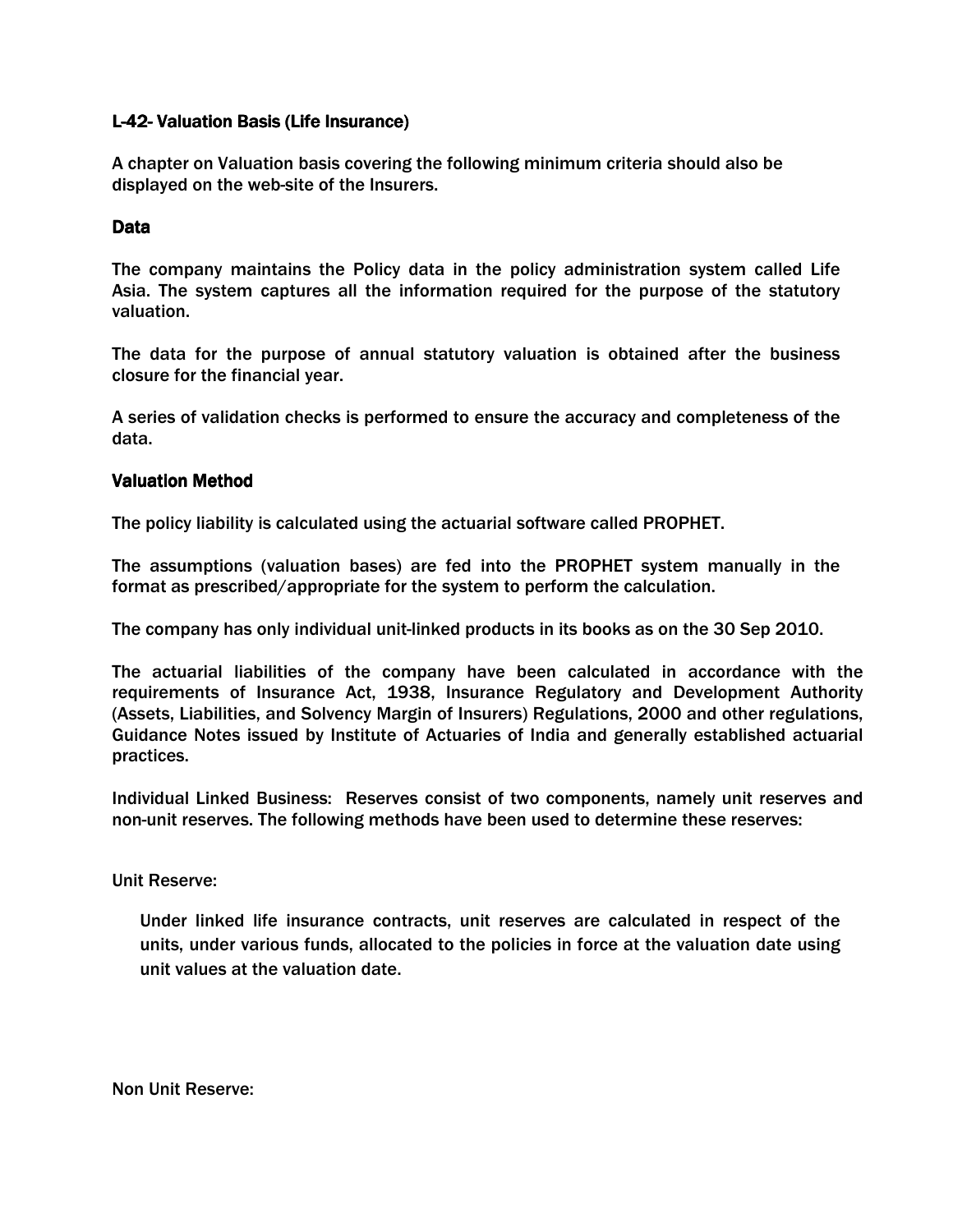The non-unit liabilities in respect of the linked contracts are determined using a prospective gross premium method under which future net cash flows are discounted back to the date of valuation on policy-by policy basis.

In addition to the above, a separate provision is made for the following:

- i) Lapsed policies: Full unit reserves in respect of lapsed policies which, based on valuation assumptions, are likely to be reserved. The reserves kept under the lapsed policies which are not likely to be revived have been calculated in a manner to ensure that the amount of such reserve is not less than the surrender value payable in respect of such policies, if any. The total unit reserve is determined in respect of all lapsed policies within the reinstatement period and the excess of the total unit reserve over and above the mathematical reserve kept under the lapsed policies is set aside as fund for future appropriation.
- ii) Unearned mortality charges: One month's mortality charges based on mortality charges deducted in the last month in respect of all in-force policies have been kept as unearned reserve.
- iii) Incurred but not reported claims (IBNR): Three months' mortality charges based on mortality charges deducted in the last month in respect of all in-force policies have been kept as unearned reserve
- iv) As lives subject to extra mortality and morbidity risk pay higher mortality charges, extra reserve in respect of them has been implicitly allowed for in unearned mortality charge calculation.

## **Valuation Assumptions**

## Interest Rate

The interest rate assumption is derived based on the current redemption yield and in accordance with the IRDA Regulations 2000 and Guidance Notes issued by Institute of Actuaries of India.

The interest rate used for the purpose of non-unit unit reserve calculation is 5.40% p.a

## Fund Growth Rate

For the purpose of the projection an assumption is made for future fund growth for various funds. This is arrived based on the current yield on various instruments like G-sec, Money Market etc and the proportion of these instruments in each of the fund the company offer for its unit-linked policy-holder.